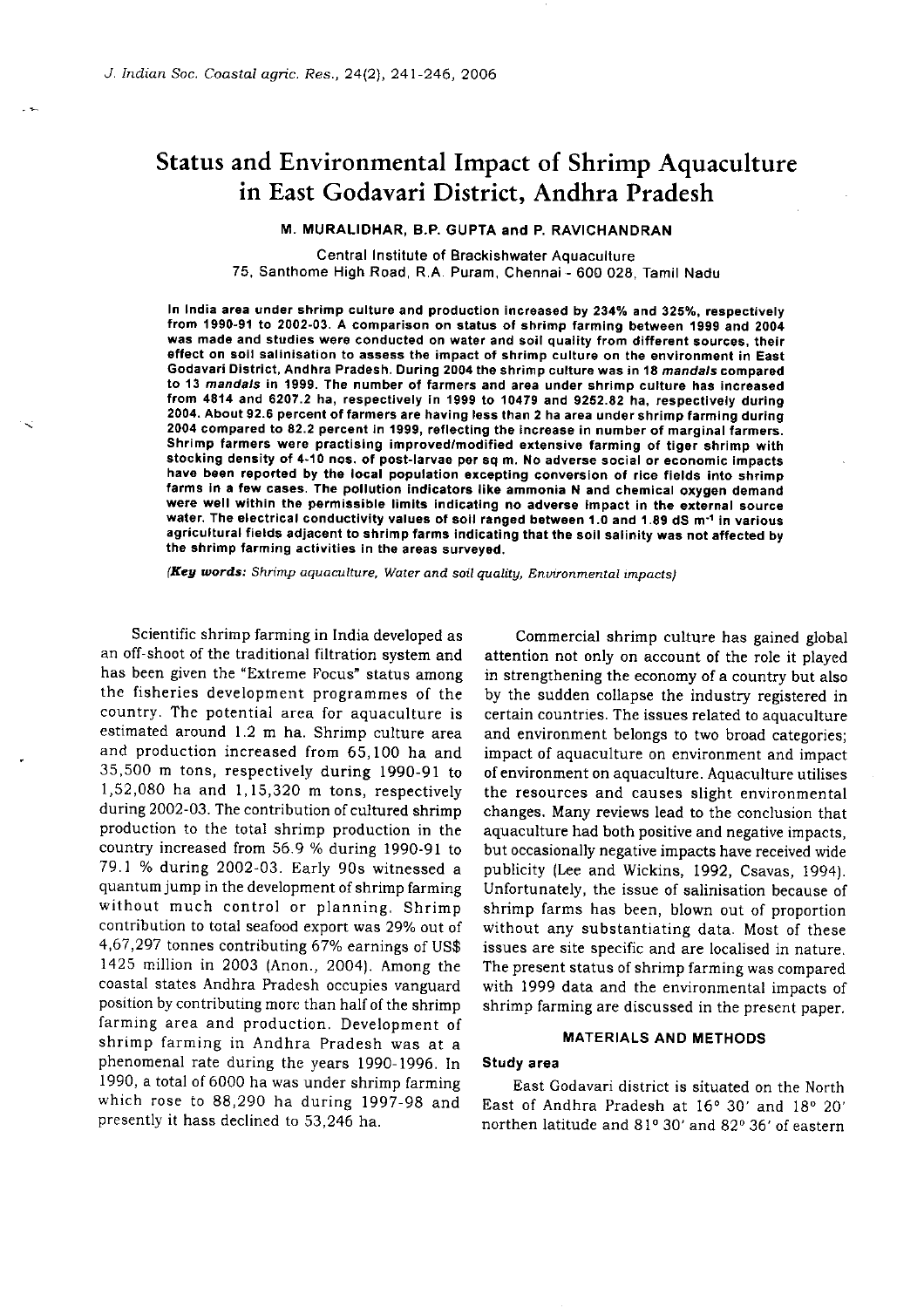longitude. The district is bounded on the north by Visakhapatnam district and the State of Orissa, on the east by Bay of Bengal, on the south by West Godavari District, and on the west by Khammam district. The map of the district along with the boundaries is given in Fig. 1.The district has an area of  $10807$  sq km, with a population of  $49,01,420$ (2001 census). There are about 59 mandals in the district. It is a major rice producing State with 52% of the total area of the district under rice cultivation.



Fig.1. Map showing the location of East Godavari districts and its boundaries

The mandal-wise area details on shrimp farming, farm size distribution and the location and extent of farming area with reference to coastal regulation zone were collected from the State Fisheries Department and the present status of shrimp farming in the district was compared with 1999 data. Thirty shrimp farms were chosen in 8 mandals for the detailed study regarding the cultural practices. Water and soil samples from the farm, source creek, irrigation canal and the bore were collected to study the environmental impacts. The samples were analysed for various parameters following the standard methods (Piper, 1966; Jackson, 1967, Strickland and Parsons, 1972, APHA, 1989).

## Soil salinisation studies

The associated villages around the shrimp farms were selected randomly to assess the impact of the shrimp farming on salinisation of land, if any. Soil samples were collected from the adjoining paddy fields in triplicate at a distance of 50, loo, 250 and 500 m away from the farms in a straight line and analysed for pH and electrical conductivity in 1:2.5 soil-water suspension.

## RESULTS AND DISCUSSION

## Status of shrimp farming

East Godavari district ranks third as of now with respect to shrimp farming area compared to fourth position during 1999. Shrimp farms were located in 18 mandals in two fisheries divisions, viz. Kakinada and Amalapuram compared to 13 coastal mandals in two fisheries divisions, i.e. Kakinada and Rajahmundry division during 1999. The mandalwise details of shrimp farms during 1999 and 2004 are presented in Table 1 and the farm size distribution and location and extent of coastal farms in relation to CRZ in the district are presented in Tables 2 and 3.

There was a tremendous increase in the area over the last five years. The district has developed about 10085.17 ha of actually brackishwater area into shrimp ponds compared to 7800.55 ha during 1999 (Table 1). Uppalaguptam *mandal* followed by the Tallarevu mandal had maximum shrimp farming area in the district. The percentage of actually developed area for the shrimp culture in the district has Increased form 79.36 in 1999 to 91.75 in 2004 (Fig.2). About 82.23% are small farmers having less than 2 ha of water spread area in 1999 compared to 92.6  $%$  in 2004 (Table 2). As per the CRZ rules out of 10085.17 ha area developed, 7242.95 ha area was developed within CRZ and 2842.22 ha area outside CRZ (Table 3).



Fig. 2. The percentage of developed area under shrimp culture in East Godavari district

## Farming practices

Shrimp farmers of this area are practising improved/ modified extensive farming of tiger shrimp with stocking density of 4-10 nos. post larval per  $m<sup>2</sup>$ .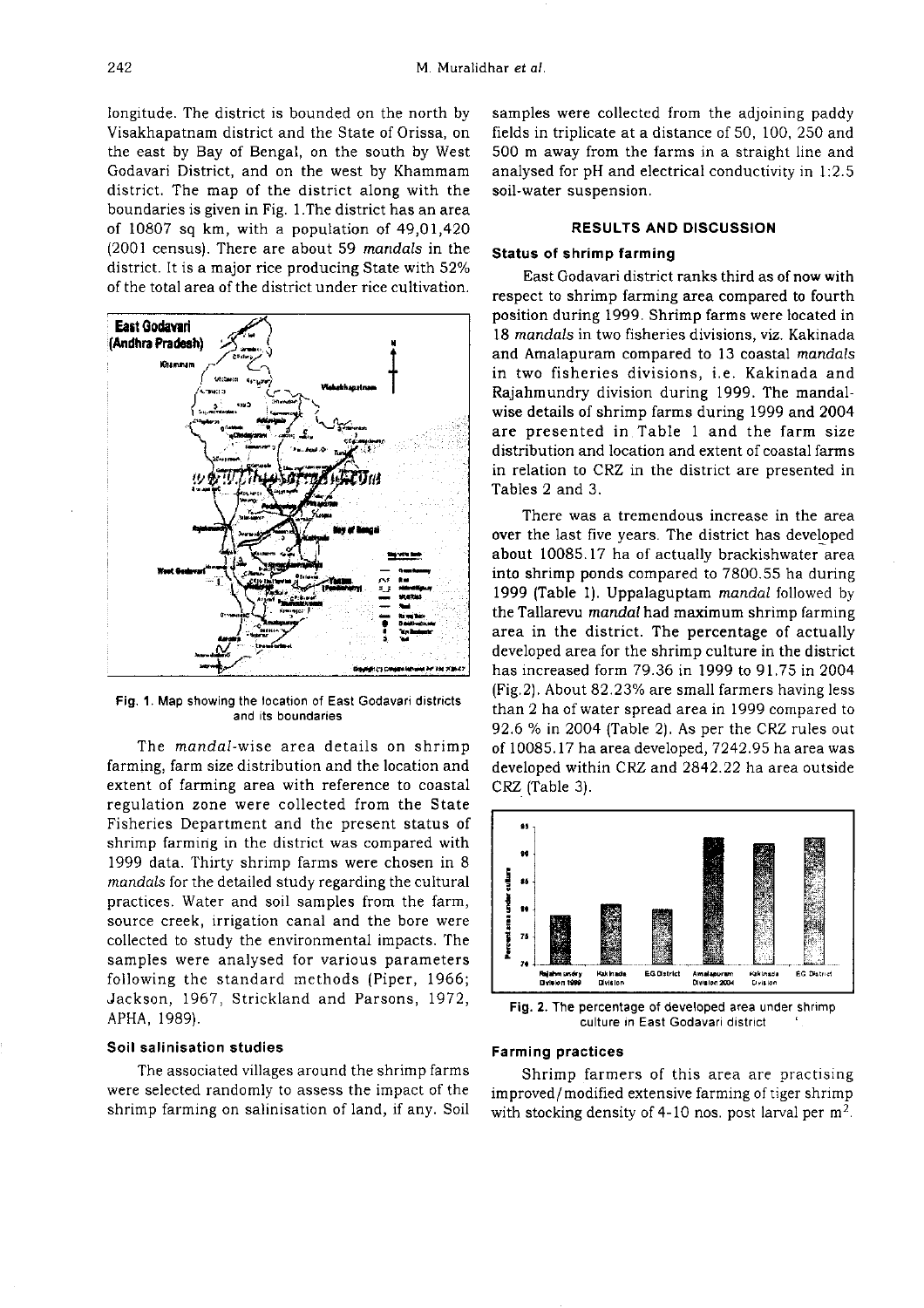|                           | 1999                 |                          |                            | 2004                 |                        |                            |  |  |
|---------------------------|----------------------|--------------------------|----------------------------|----------------------|------------------------|----------------------------|--|--|
| Mandal                    | No. of<br>farmers    | Potential<br>area (ha)   | Area under<br>culture (ha) | No. of<br>farmers    | Potential<br>area (ha) | Area under<br>culture (ha) |  |  |
|                           |                      | <b>Kakinada Division</b> |                            |                      | Kakinada Division      |                            |  |  |
| Tallarevu                 | 961                  | 2335.6                   | 1905.2                     | 1684                 | 2280 74                | 2018.55                    |  |  |
| Kajuluru                  | 14                   | 85.06                    | 56.71                      | 295                  | 308.76                 | 308.76                     |  |  |
| Karapa                    | 46                   | 138.88                   | 101.71                     | 225                  | 222.30                 | 207.62                     |  |  |
| Kakinada rural            | 10                   | 27.44                    | 18.34                      | 10 <sup>°</sup>      | 27.5                   | 27.5                       |  |  |
| U. Kothapalli             | 122                  | 155.55                   | 125.24                     | 142                  | 261.03                 | 261.03                     |  |  |
| Thondangi                 |                      |                          |                            | 8                    | 13.85                  | 13.85                      |  |  |
| Total                     | 1153                 | 2742.53                  | 2207.18                    | 2364                 | 3114 18                | 2837.11                    |  |  |
|                           | Rajahmundry Division |                          |                            | Amalapuram Divisioin |                        |                            |  |  |
| Sakhinetipalli            | 516                  | 656.08                   | 524                        | 769                  | 324.76                 | 324.76                     |  |  |
| Malikipuram               | 247                  | 254.2                    | 190 09                     | 938                  | 479.53                 | 479.52                     |  |  |
| Razole                    | 38                   | 51.3                     | 38                         | 453                  | 173.05                 | 172.96                     |  |  |
| Mamidikuduru              | 310                  | 375.54                   | 31375                      | 984                  | 469.77                 | 442.08                     |  |  |
| Allavaram                 | 738                  | 1094.41                  | 782.09                     | 1465                 | 1175.50                | 1174.60                    |  |  |
| Uppalaguptam              | $1079 -$             | 1482.02                  | 1244.3                     | 1858                 | 2713.45                | 2713.40                    |  |  |
| Katrenikona               | 513                  | 616.09                   | 493.32                     | 552                  | 745.07                 | 497.05                     |  |  |
| I. Polavaram              | 220                  | 528.38                   | 414.43                     | 508                  | 536.03                 | 358.31                     |  |  |
| Amalapuram                |                      |                          |                            | 47                   | 40.20                  | 40.20                      |  |  |
| Inivilli                  | ÷                    |                          |                            | 7                    | 5.80                   | 5.80                       |  |  |
| P.Gannavaram              |                      |                          |                            | 101                  | 37.76                  | 35.96                      |  |  |
| Mummidivaram              |                      |                          |                            | 433                  | 270.07                 | 170.87                     |  |  |
| Total                     | 3657                 | 5058.02                  | 4000.02                    | 8115                 | 6970.99                | 6415.51                    |  |  |
| Total for the<br>district | 4814                 | 7800.55                  | 6207.2                     | 10479                | 10085.17               | 9522.82                    |  |  |

Table 1. Shrimp farming area details in East Godavari district during 1999 and 2004

Table 2. Farm size distribution in East Godavari district during 1999 and 2004

|      |      | Farm $< 2$ ha |     | Farm 2-5 ha |     | Farm > 5 ha | Total |          |
|------|------|---------------|-----|-------------|-----|-------------|-------|----------|
| Year | No.  | WSA (ha)      | No. | WSA (ha)    | No. | WSA (ha)    | No.   | WSA (ha) |
| 1999 | 3959 | 3530.95       | 737 | 1339.59     | 118 | 1350.56     | 4814  | 6221.10  |
| 2004 | 8750 | 6434.65       | 650 | 2324.2      | 54  | 493.97      | 9454  | 9552.8   |

Table 3. Details of shrimp farming area (ha) as per the CRZ rules in East Godavari district during 2004

|             |            | Actual BW area developed into ponds |          | Actual BW area under culture |          |         |  |
|-------------|------------|-------------------------------------|----------|------------------------------|----------|---------|--|
|             | Amalapuram | Kakinada                            | Total    | Amalapuram                   | Kakinada | Total   |  |
| Within CRZ  | 6627.99    | 614.96                              | 7242.95  | 6095.51                      | 452.77   | 6548.28 |  |
| Outside CRZ | 343        | 2499.22                             | 2842.22  | 320.00                       | 2384.54  | 2704.54 |  |
| Total       | 6970.99    | 3114.18                             | 10085.17 | 6415.51                      | 2837.31  | 9252.82 |  |

They were raising two crops, one in summer (Feb-Mar. to Jun-July) and the other in winter (Sep-Oct. to Dec.-Jan). They were of the view that the former was successful and the latter was uncertain due to heavy rain, severe cyclone, non-availability of rcquired salinity and outbreak of disease. Intcrestingly during summer farmers of this area mixed godavari canal irrigation water with creek water for culture and in winter the former was mixed with borewell water (20-25 ppt) to lower the water salinity to 10-15 ppt which they felt optimum for shrimp culture. All the farmers followed similar pond preparation procedures. Most of the farmers tested the quality of the seed before buying them. Most of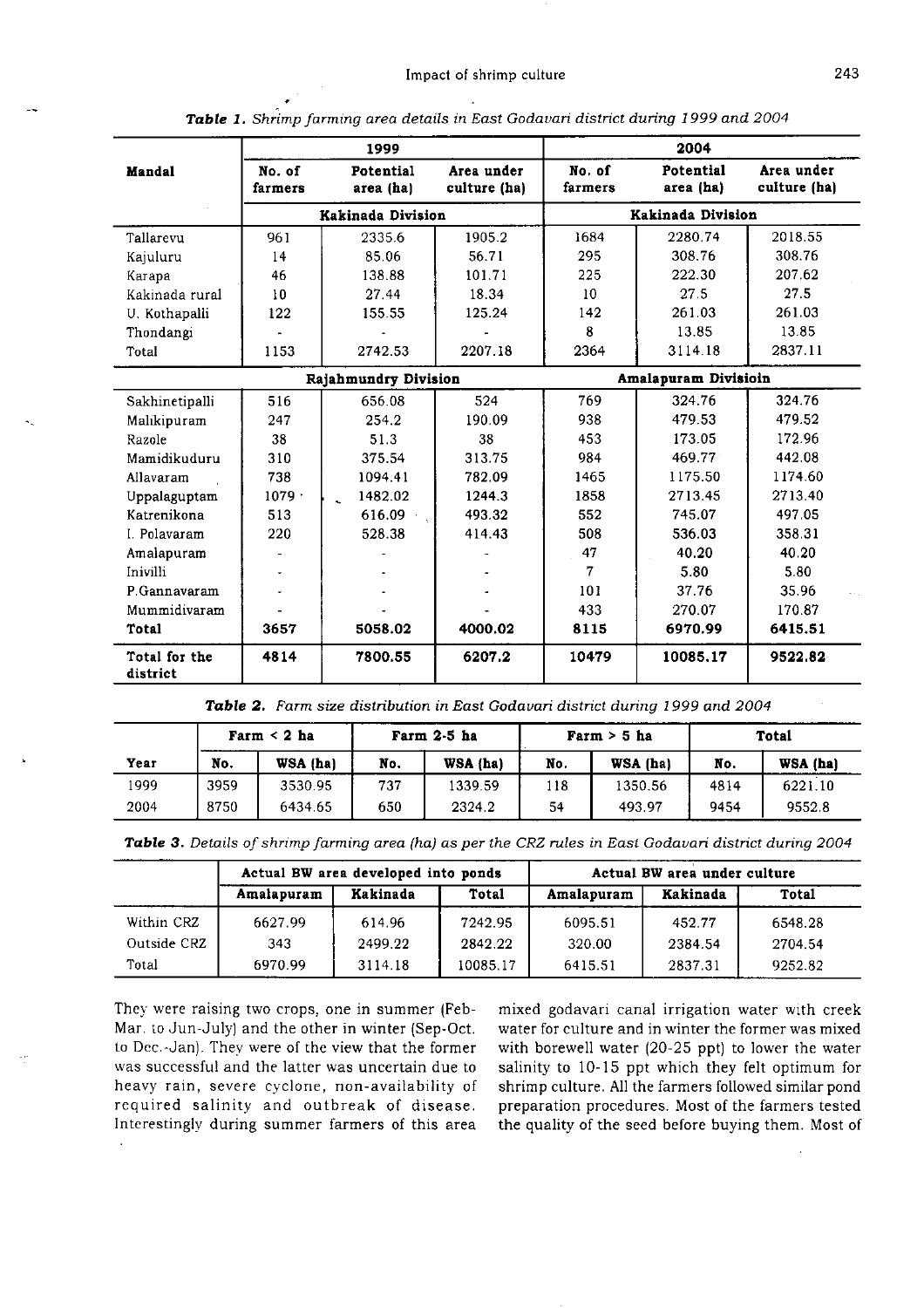the farmers reported that disease menace particularly white spot virus and poor seed quality were the major constraints in 1999, whereas during 2004, low market rate of shrimp and poor seed quality were the major constraints. Labourers from local villages were engaged. The production varied across the farms from 0.8 to 2 tonnes per ha per crop of 30 g size Penaeus monodon in 120-150 days. during summer. The successful winter crop yield was 0.5 to  $1$  t ha<sup>-1</sup> but it was uncertain.

## Environmental impacts

Aquaculture being a biological production activity, the interaction of inputs such as shrimp seed, feed etc. with the ambient water resulted in growth and production of shrimp and changed water quality (Gupta et al., 2001).

## Water quality

The average water quality condition of creeks, borewell, irrigation canal and river and shrimp ponds are given in Tables 4, 5, 6, and 7, respectively.

The water quality characteristics of the pond and creek revealed that that there was no serious nutrient loading in the creek water The salinity levels in the creek were low in most of the cases and the farmers were using saline water from the borewell to raise the salinity levels. Wherever the salinity of the creek was higher, water from irrigation canal was used to reduce the salinity. Borewell waters registered high values of total ammonia nitrogen (TAN), nitrite N (NO<sub>2</sub> - N) and chemical oxygen demand (COD) than those in the creek, irrigation canal and river waters. The pH, salinity, TAN,  $NO_2 - N$  and COD values ranged from 6.97-7.29, 2-24 ppt, 0.007-0.138 ppm, 0.007-0.023 ppm and 8.7-96.5 ppm in creeks; 6.97-7.05,17-32 ppt, 0.059-2.539 ppm, 0.012-0.588 ppm and 68.7-112.1 ppm in bore wells and 6.74-8.13, 5-23 ppt, 0 011- 0.197 ppm, 0.015-0187 ppm and 5-67.5 ppm in pond waters, respectively.

The pollution indicators like ammonia-N and chemical oxygen demand (COD) were well within the

Table 4. Water quality characteristics of creeks in different pond clusters in East Godavari district

| <b>Site</b>         | pH   | <b>Salinity</b><br>(ppt) | <b>Total</b><br>NH N<br>(ppm) | $NO2 \cdot N$<br>(ppm) | <b>Phosphate</b><br>(ppm) | Total<br>phosphorus<br>(ppm) | Alkalinity<br>(ppm) | COD<br>(ppm) |
|---------------------|------|--------------------------|-------------------------------|------------------------|---------------------------|------------------------------|---------------------|--------------|
| Pathirajaram        | 7.27 | 4                        | 0.035                         | 0.007                  | 0.036                     | 0.046                        | 162.4               | 10.1         |
| G. Mollapalem       | 7.09 | 24                       | 0.095                         | 0.018                  | 0.016                     | 0.042                        | 152.4               | 84.9         |
| N. Kothapalli       | 7.32 | 3                        | 0.126                         | 0.019                  | 0.042                     | 0.073                        | 172.8               | 6.7          |
| Katrikona           | 7.10 | 6                        | 0.037                         | 0.008                  | 0.016                     | 0.062                        | 160.8               | 40.3         |
| Bodasakuru          | 7.21 | 3                        | 0.091                         | 0.015                  | 0.019                     | 0.054                        | 168.4               | 2.6          |
| Ponamanda           | 7.10 | 3                        | 0.054                         | 0.023                  | 0.021                     | 0.042                        | 198.8               | 55.9         |
| Korangi village     | 7.29 | 8                        | 0.040                         | 0.023                  | 0.028                     | 0.044                        | 144.4               | 15.9         |
| Korangi creek drain | 7.16 | 2                        | 0.138                         | 0.022                  | 0.009                     | 0.064                        | 165.2               | 8.7          |
| Ramanaleapeta       | 6.97 | 18                       | 0.007                         | 0.012                  | 0.016                     | 0.053                        | 161.6               | 96.5         |

Table 5. Water quality characteristics of borewells in the study area

| Site        | pH   | Salinity<br>(ppt) | Total<br>NH.-N<br>(ppm) | $NO - N$<br>(ppm) | Phosphate<br>(ppm) | Total<br>phosphorus<br>(ppm) | Alkalinity<br>(ppm) | COD<br>(ppm) |
|-------------|------|-------------------|-------------------------|-------------------|--------------------|------------------------------|---------------------|--------------|
| Yeduralenka | 6.97 | 32                | 0.059                   | 0.588             | 0.028              | 0.088                        | 219.6               | 91.8         |
| Uppudi      | 7.05 | 20                | 0.70                    | 0.012             | 0.011              | 0.021                        | 324.8               | 68.7         |
| Lutukuru    | 7.02 | 17                | 2.539                   | 0.548             | 0.041              | 0.079                        | 308.8               | 112.1        |

|                            | рH   | Salinity<br>(ppt) | Total<br>NH,-N<br>(ppm) | $NO-N$<br>(ppm) | Phosphate<br>(ppm) | Total<br>phosphorus<br>(ppm) | Alkalinity<br>(ppm) | <b>COD</b><br>(ppm) |
|----------------------------|------|-------------------|-------------------------|-----------------|--------------------|------------------------------|---------------------|---------------------|
| Vainatha river             | 7.14 | 25                | 0.032                   | 0.023           | 0.065              | 0.070                        | 134.8               | 77.4                |
| Uppudi irrigation<br>canal | .44  |                   | 0.126                   | 0.015           | 0.037              | 0.123                        | 245.2               | 34.2                |

Table 6. Water quality in the irrigation canal and river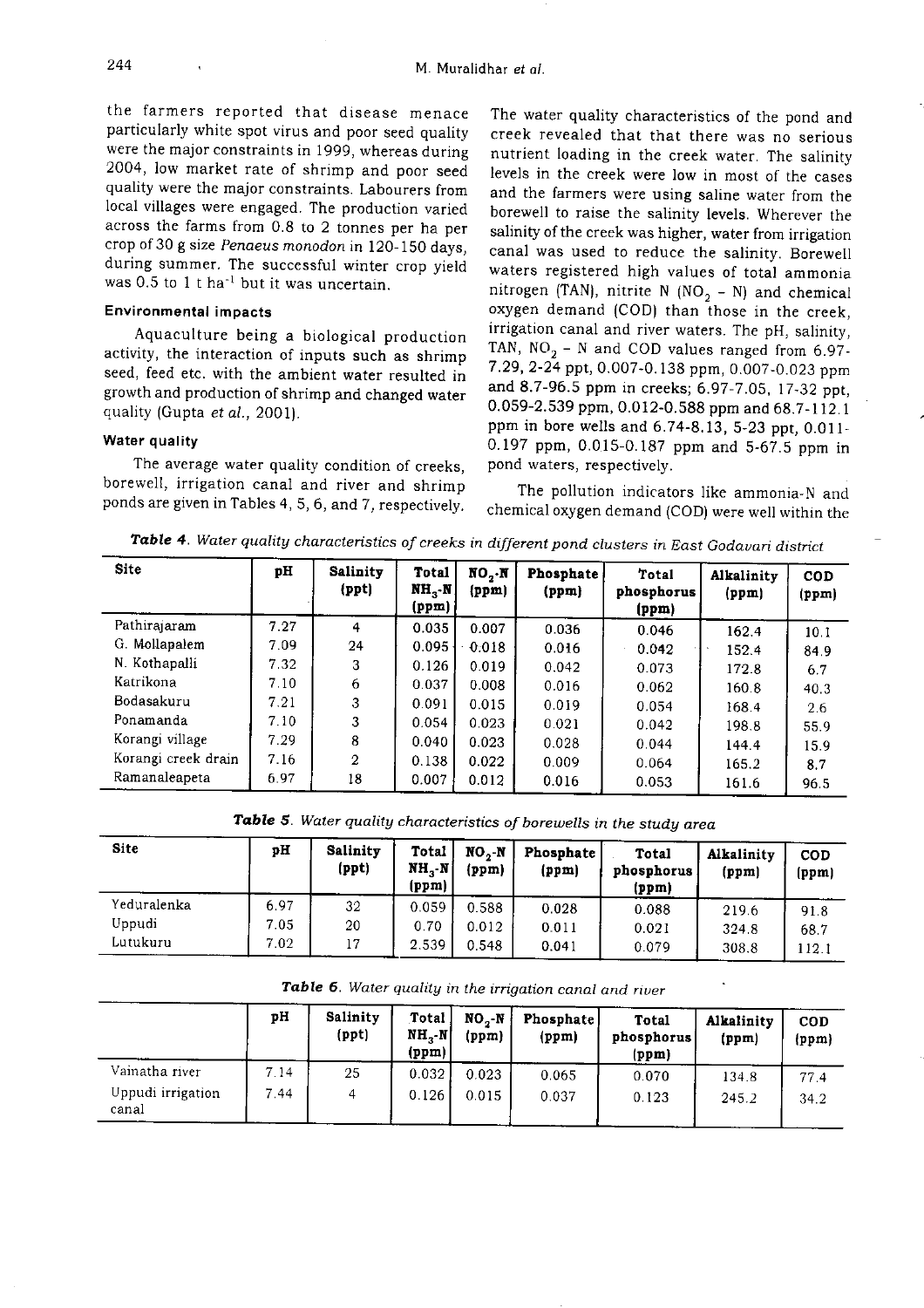| <b>Site</b>       | pH   | <b>Salinity</b><br>(ppt) | Total<br>MH, N<br>(ppm) | $NO2$ -N<br>(ppm) | Phosphate<br>(ppm) | Total<br>phosphorus<br>(ppm) | Alkalinity<br>(ppm) | <b>COD</b><br>(ppm) |
|-------------------|------|--------------------------|-------------------------|-------------------|--------------------|------------------------------|---------------------|---------------------|
| Yedurulanka       | 6.74 | 10                       | 0.041                   | 0.187             | 0.011              | 0.095                        | 1084                | 27.2                |
| Pathirajaram      | 6.93 | 13                       | 0.032                   | 0.016             | $0.004 -$          | 0.064                        | 117.2               | 39.8                |
| Pathirajaram      | 6.92 | 10                       | 0.14                    | 0.018             | 0.037              | 0.045                        | 143.6               | 419                 |
| Bodasukuru        | 7.12 | 17                       | 0.089                   | 0.015             | 0.058              | 0.089                        | 138.4               | 59.8                |
| Lutukuru          | 6.96 | 23                       | 0.109                   | 0.017             | 0.075              | 0.094                        | 103.6               | 65.7                |
| Korangi           | 7.77 | 5                        | 0.063                   | 0.022             | 0.018              | 0.048                        | 179.6               | 15                  |
| Lakshmipathipuram | 7.52 | 15                       | 0.087                   | 0.018             | 0.056              | 0.07                         | 169.2               | 63                  |
| Ramanaleapeta     | 7.05 | 20                       | 0.034                   | 0.018             | 0.037              | 0.062                        | 149.6               | 67.5                |
| G. Mollapalem     | 6.93 | 15                       | 0.131                   | 0.015             | 0.043              | 0.019                        | 129.6               | $49.6 -$            |

Table 7. Water quality in ponds from different villages in East Godavari district

| <b>Table 8.</b> Soil quality in creek, shrimp ponds and agricultural fields near to shrimp farms |  |  |  |  |
|--------------------------------------------------------------------------------------------------|--|--|--|--|
|--------------------------------------------------------------------------------------------------|--|--|--|--|

| Parameter                        | Creek           | Shrimp ponds     | Agrl. fields near<br>to shrimp farm |  |
|----------------------------------|-----------------|------------------|-------------------------------------|--|
| pH                               | $7.34 - 8.33$   | $7.53 - 8.75$    | $6.75 - 7.52$                       |  |
| Electrical conductivity $(dS/m)$ | $0.83 - 4.08$   | $0.58 - 5.95$    | $1.06 - 1.89$                       |  |
| Organic carbon (%)               | $0.555 - 1.722$ | $-0.258 - 1.311$ | $1.218 - 1.593$                     |  |

permissible limits (MoEF, 1993) indicating no adverse impact in the external source water. In most of the cases, the creek acted as the intake as well as outlet, thereby increasing risk of cumulative loading of nutrients, but due to the improved traditional system of culture practiced reduced the possible pollution load was reduced.

#### Soil quality

The pH and organic carbon content in creek and pond soil ranged from 7.34-8.33 and 0.56-1.72 % and 7.53-8.75 and 0.258-1.809%, respectively [Table 8].

#### Soil salinisation

٠.

The soil quality of the agricultural lands located adjacent to the shrimp farms were tested for salinity. The electrical conductivity in various agricultural fields ranged between 1.06 to 1.89 dS m<sup>-1</sup> (Table 8), which indicated that the shrimp farming activities in the areas surveyed does not affect the soil salinity. Agricultural fields were located very close to the shrimp farms and the creeks and there was no complaint from the agriculturists regarding the shrimp farming activities. Practically there was no soil salinisation even at a distance of 50 m away from the farm except in four villages out of 14 villages studied in Nellore District and Tamil Nadu (Muralidhar et al., 2000). NEERI's study also reported that salinity of the soil did not change at a distance of about 25 m (Chandran, 1998). In Cuddalore district of Tamil Nadu, during a study period of 18 months, the soil beyond 250 m was suitable for agriculture as the EC values ranged from 1.1 to 3.9 dS  $m^{-1}$  (Gupta *et al.*, 2002).

## Conversion of agricultural land

In East Godavari district, conversion of agricultural fields into shrimp farms was reported in a few case. It was found that rice fields had been converted as shrimp farms due to the highly profitable nature of shrimp farming Recently conversion of shrimp farms back to paddy fields has been observed in some of the places.

#### **CONCLUSION**

Shrimp aquaculture has contributed significantly to employment generation and infrastructure development for the welfare of the coastal community and development in the district. Shrimp farming is continued in East Godavari District although with some constraints. The mixing of borewell and creek waters with fresh irrigation water, use of extensive and intensive feeds during the yearly and later period of culture, and shrimp + coconut + paddy farming system are the unique features of shrimp farming being practised in this district. There are no adverse impacts on the environment due to shrimp farming and in many places the positive impacts have outweighed the negative impacts, if any, like conversion of